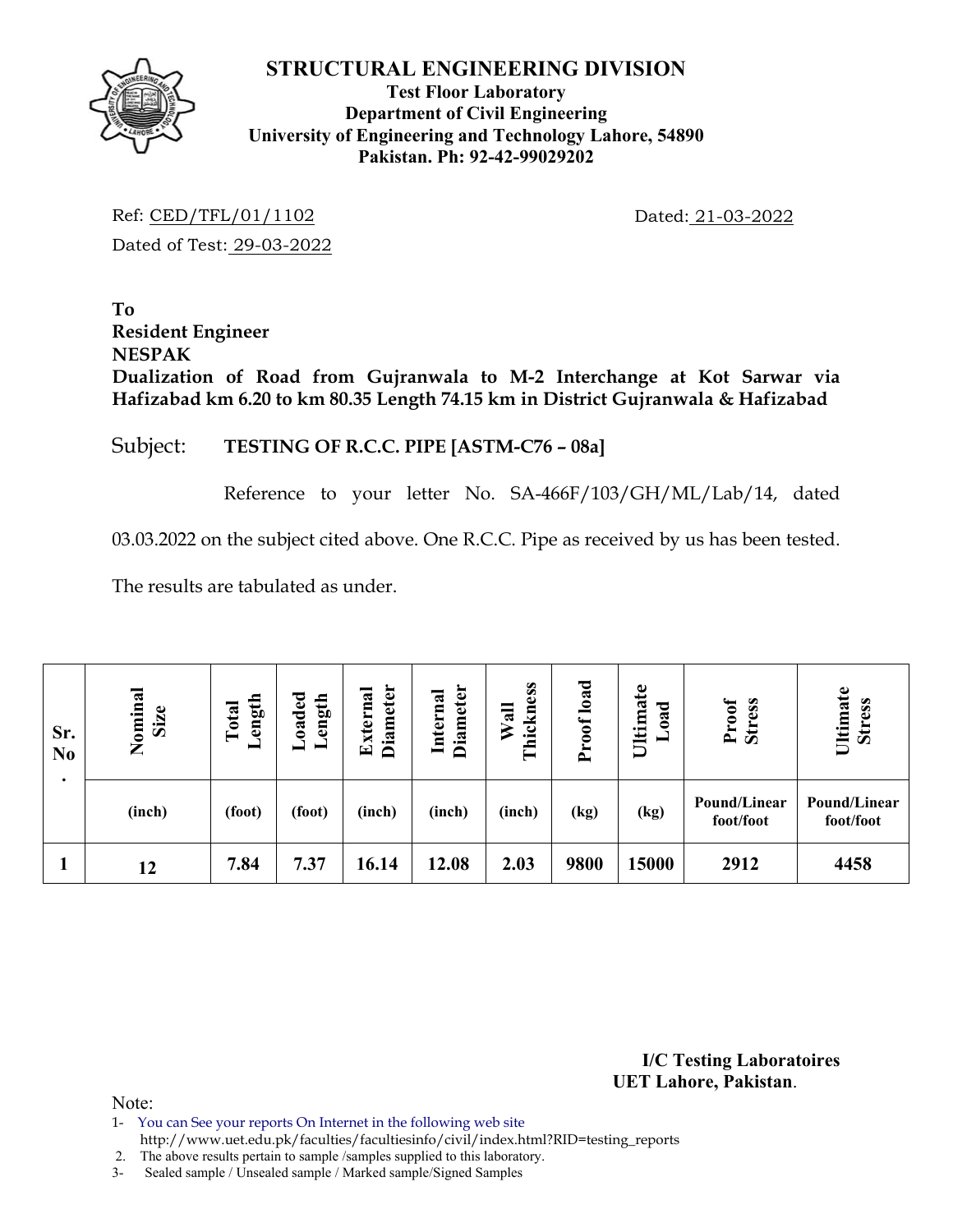

#### **Test Floor Laboratory Department of Civil Engineering University of Engineering and Technology Lahore, 54890 Pakistan. Ph: 92-42-99029202**

Ref: CED/TFL/01/1115 Dated: 24-03-2022 Dated of Test: 29-03-2022

#### **To Assistant Project Director PMU-SBP (Faisalabad) Construction of Tehsil Sports Complex Samundri District Faisalabad**

# Subject: **TESTING OF R.C.C. PIPE [ASTM-C76 – 08a]** (Page # 1/2)

Reference to your letter No. APD/PMU/SBP/TEST/81(A), dated

31.05.2021 on the subject cited above. One R.C.C. Pipe as received by us has been tested.

The results are tabulated as under.

| Sr.<br>N <sub>0</sub> | Nominal<br>Size | oaded<br>ength<br>ength<br>Total<br>–<br>- |        | <b>Diameter</b><br><b>Diameter</b><br>Internal<br>ಡ<br><b>Extern:</b> |        | hickness<br>Wall<br>۳ | roof load<br>≏ | Ultimate<br>ರ<br>$\ddot{\mathbf{a}}$<br>− | <b>Stress</b><br>Proof    | Ultimate<br><b>Stress</b> |
|-----------------------|-----------------|--------------------------------------------|--------|-----------------------------------------------------------------------|--------|-----------------------|----------------|-------------------------------------------|---------------------------|---------------------------|
|                       | (inch)          | (foot)                                     | (foot) | (inch)                                                                | (inch) | (inch)                | (kg)           | (kg)                                      | Pound/Linear<br>foot/foot | Pound/Linear<br>foot/foot |
|                       | 9               | 7.82                                       | 7.34   | 10.98                                                                 | 8.47   | 1.25                  | 5500           | 9000                                      | 2340                      | 3830                      |

**I/C Testing Laboratoires UET Lahore, Pakistan**.

Note:

1- You can See your reports On Internet in the following web site

http://www.uet.edu.pk/faculties/facultiesinfo/civil/index.html?RID=testing\_reports

2. The above results pertain to sample /samples supplied to this laboratory.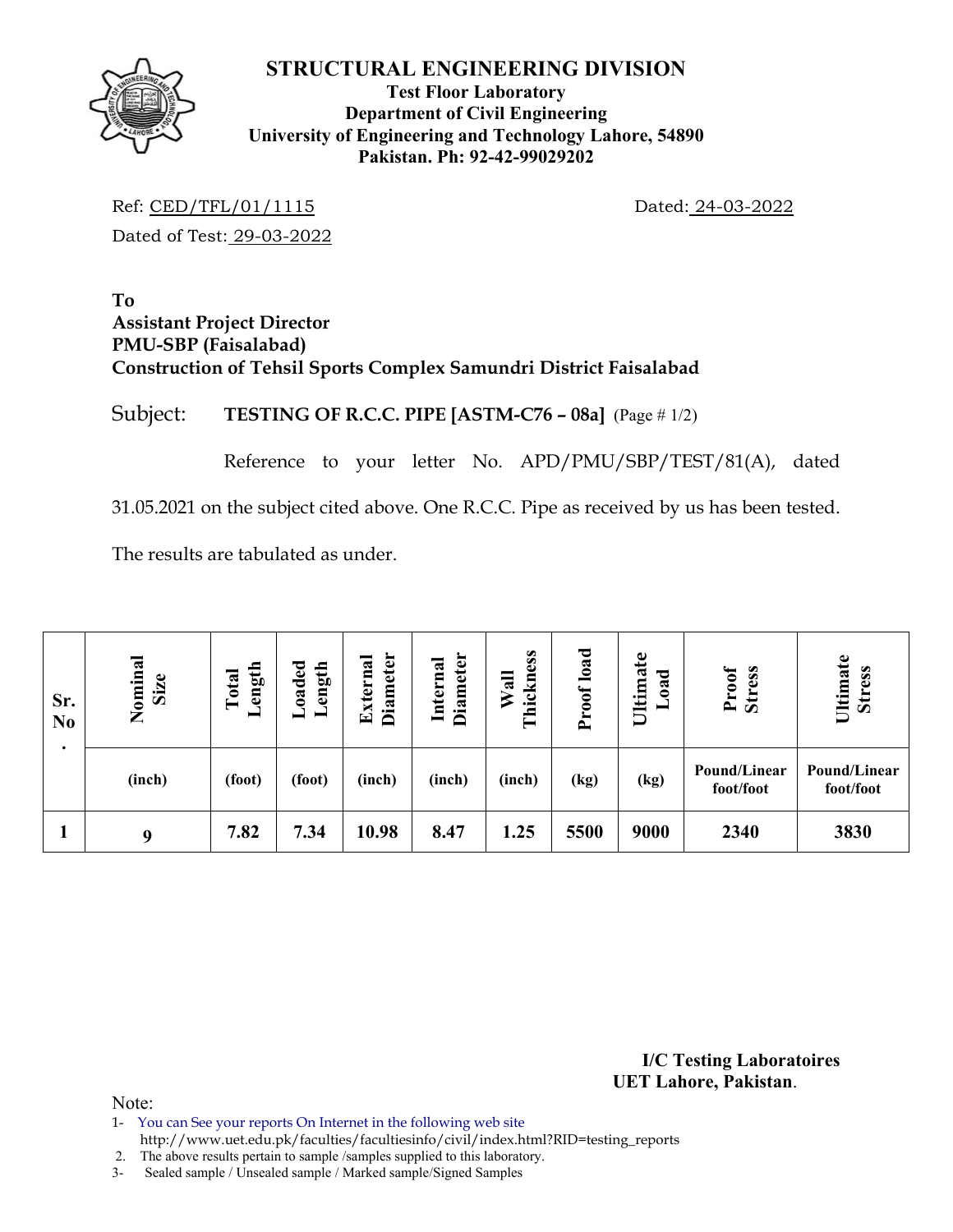

**Test Floor Laboratory Department of Civil Engineering University of Engineering and Technology Lahore, 54890 Pakistan. Ph: 92-42-99029202** 

Ref: CED/TFL/01/1115 Dated: 24-03-2022

Dated of Test: 29-03-2022

# **To Assistant Project Director PMU-SBP (Faisalabad) Construction of Multipurpose Sports Complex at Chund Bharwana Tehsil & District Jhang**

Subject: **TESTING OF R.C.C. PIPE [ASTM-C76 – 08a]** (Page # 2/2)

Reference to your letter No. APD/PMU/SBP/TEST/134(A), dated

16.12.2021 on the subject cited above. One R.C.C. Pipe as received by us has been tested.

The results are tabulated as under.

| Sr.<br>N <sub>0</sub> | Nominal<br><b>Size</b> | ength<br>Total<br>— | oaded<br>ength<br>- | <b>Diameter</b><br>Externa | <b>Diameter</b><br>Internal | Thickness<br>$W$ all | load<br>Proof | Ultimate<br>bad<br>− | Proof<br><b>Stress</b>    | Ultimate<br><b>Stress</b> |  |
|-----------------------|------------------------|---------------------|---------------------|----------------------------|-----------------------------|----------------------|---------------|----------------------|---------------------------|---------------------------|--|
|                       | (inch)                 | (foot)              | (foot)              | (inch)                     | (inch)                      | (inch)               | (kg)          | (kg)                 | Pound/Linear<br>foot/foot | Pound/Linear<br>foot/foot |  |
|                       | 9                      | 7.80                | 7.34                | 11.18                      | 8.73                        | 1.22                 | 5600          | 8000                 | 2311                      | 3301                      |  |

**I/C Testing Laboratoires UET Lahore, Pakistan**.

Note:

1- You can See your reports On Internet in the following web site http://www.uet.edu.pk/faculties/facultiesinfo/civil/index.html?RID=testing\_reports

2. The above results pertain to sample /samples supplied to this laboratory.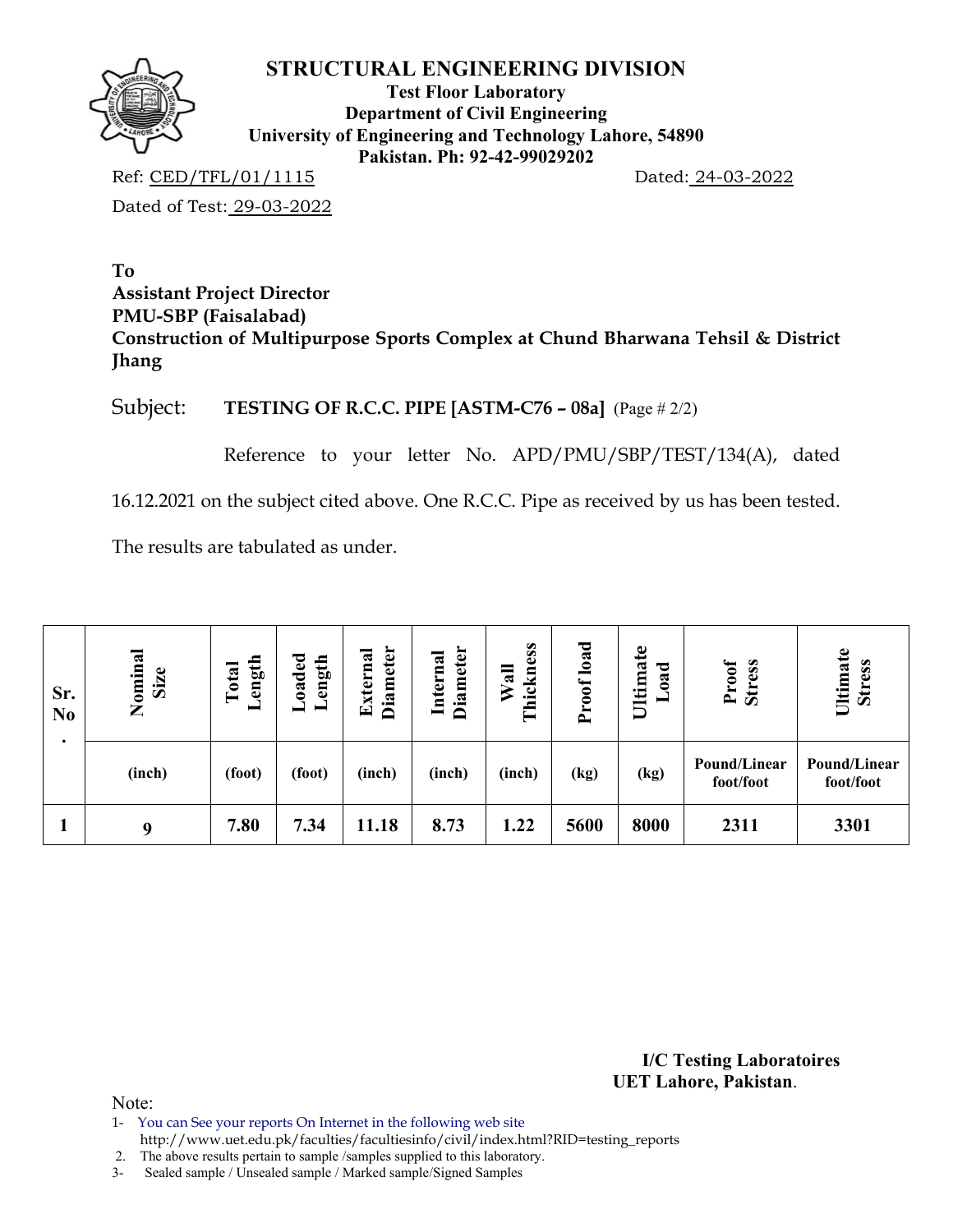

#### **Test Floor Laboratory Department of Civil Engineering University of Engineering and Technology Lahore, 54890 Pakistan. Ph: 92-42-99029202**

Ref: CED/TFL/01/1134 Dated: 28-03-2022 Dated of Test: 29-03-2022

**To GM Development Vision Developers Pvt. Ltd. Park View City Lahore** 

# Subject: **TESTING OF R.C.C. PIPE [ASTM-C76 – 08a]**

Reference to your letter No. Nil, dated 21.03.2022 on the subject cited above. Two R.C.C. Pipes as received by us have been tested. The results are tabulated as under.

| Sr.<br>N <sub>0</sub> | Nominal<br>Size | Length<br>Total | baded.<br>ength | <b>Diameter</b><br>External | <b>Diameter</b><br>Internal | Thickness<br>Wall | Proof load | Ultimate<br>bad<br>━ | Proof<br><b>Stress</b>    | Ultimate<br><b>Stress</b> |
|-----------------------|-----------------|-----------------|-----------------|-----------------------------|-----------------------------|-------------------|------------|----------------------|---------------------------|---------------------------|
| ٠                     | (inch)          | (foot)          | (foot)          | (inch)                      | (inch)                      | (inch)            | (kg)       | (kg)                 | Pound/Linear<br>foot/foot | Pound/Linear<br>foot/foot |
| л                     | 9               | 7.73            | 7.29            | 12.52                       | 9.04                        | 1.74              | 11500      | 19000                | 4616                      | 7626                      |
| $\mathbf{2}$          | 9               | 7.79            | 7.28            | 12.56                       | 9.14                        | 1.71              | 19000      | 29500                | 7547                      | 11718                     |

**I/C Testing Laboratoires UET Lahore, Pakistan**.

Note:

- 1- You can See your reports On Internet in the following web site
- http://www.uet.edu.pk/faculties/facultiesinfo/civil/index.html?RID=testing\_reports

2. The above results pertain to sample /samples supplied to this laboratory.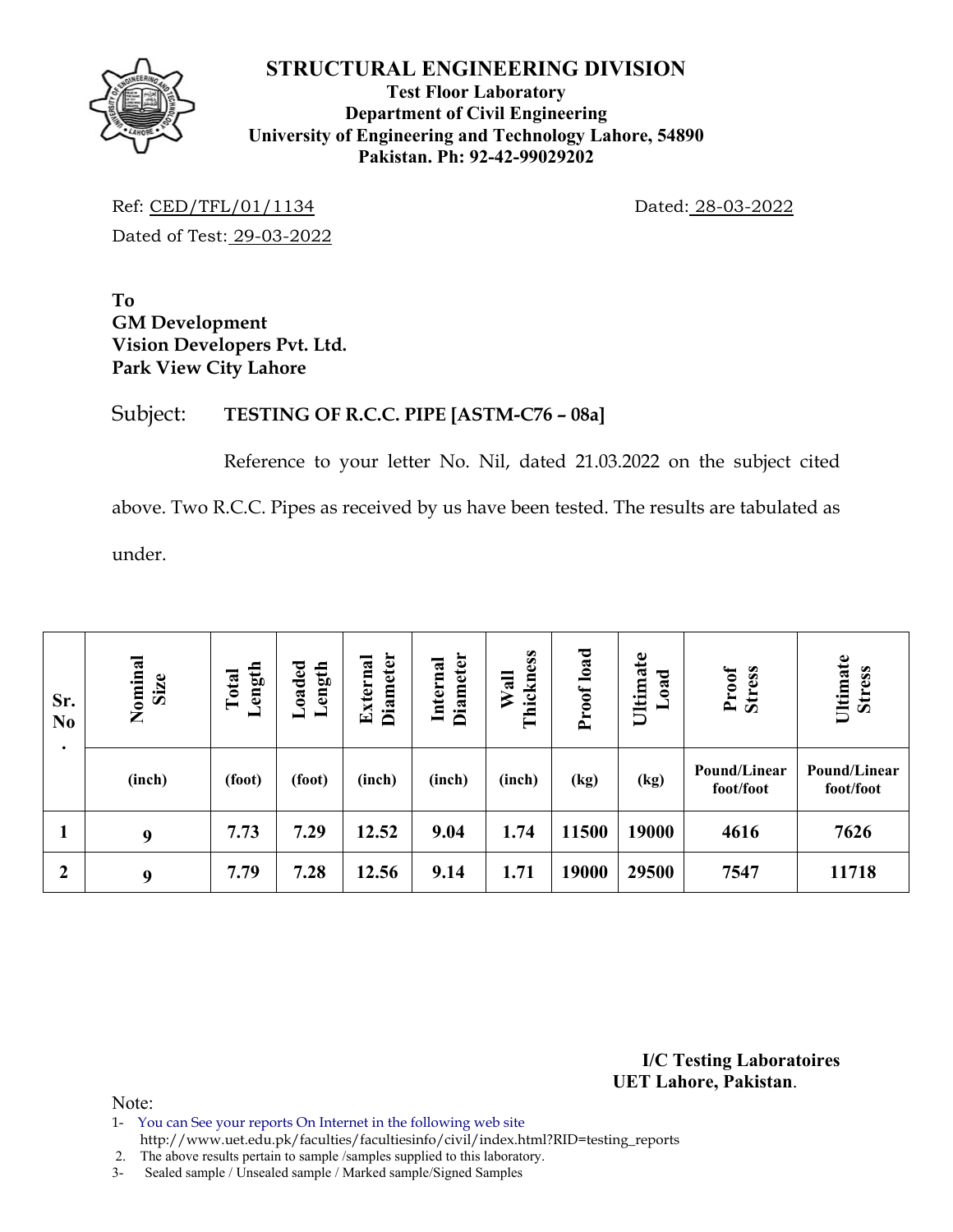

#### **Test Floor Laboratory Department of Civil Engineering University of Engineering and Technology Lahore, 54890 Pakistan. Ph: 92-42-99029202**

To, Assistant Executive Engineer (Civil) KBCMA, CVAS Narowal Construction of Academic Block at College of Veterinary & Animal Sciences Narowal

| Reference # CED/TFL 1135 (Dr. Usman Akaml)        | Dated: 28-03-2022 |
|---------------------------------------------------|-------------------|
| Reference of the request letter $\#$ A.E.E/NC/-57 | Dated: 02-03-2022 |

# **Tension Test Report** (Page -1/1)

Date of Test 29-03-2022 Gauge length 8 inches

Description Deformed Steel Bar Tensile and Bend Test as per ASTM-A615

| Sr. No.        | Weight   | Diameter/<br><b>Size</b><br>(inch) |        | Area<br>$(in^2)$ |                | <b>Yield load</b>                                   | <b>Breaking</b><br>Load | <b>Yield Stress</b><br>(psi) |        |                                                                | <b>Ultimate Stress</b><br>(psi) | Elongation               | % Elongation             | Remarks |
|----------------|----------|------------------------------------|--------|------------------|----------------|-----------------------------------------------------|-------------------------|------------------------------|--------|----------------------------------------------------------------|---------------------------------|--------------------------|--------------------------|---------|
|                | (1bs/ft) | Nominal                            | Actual | Nominal          | <b>Actual</b>  | (kg)                                                | (kg)                    | Nominal                      | Actual | Nominal                                                        | Actual                          | (inch)                   |                          |         |
| 1              | 0.387    | 3/8                                | 0.380  | 0.11             | 0.114          | 3300                                                | 5100                    | 66200                        | 63970  | 102200                                                         | 98900                           | 1.20                     | 15.0                     |         |
|                |          |                                    |        |                  |                |                                                     |                         |                              |        |                                                                | $\overline{\phantom{0}}$        |                          |                          |         |
|                |          | $\overline{\phantom{0}}$           |        |                  |                |                                                     |                         |                              |        |                                                                | $\overline{\phantom{0}}$        | $\overline{\phantom{0}}$ |                          |         |
| $\blacksquare$ |          | Ξ.                                 |        |                  | $\blacksquare$ |                                                     |                         |                              |        |                                                                | $\blacksquare$                  | $\overline{\phantom{0}}$ | $\overline{\phantom{0}}$ |         |
|                |          | $\blacksquare$                     |        |                  | $\blacksquare$ |                                                     |                         |                              |        |                                                                | $\overline{\phantom{0}}$        | $\overline{a}$           |                          |         |
|                |          | $\overline{\phantom{0}}$           |        |                  | $\blacksquare$ |                                                     |                         |                              |        |                                                                | $\overline{a}$                  | $\overline{a}$           |                          |         |
|                |          |                                    |        |                  |                |                                                     |                         |                              |        | Note: only one sample for tensile and one sample for bend test |                                 |                          |                          |         |
|                |          |                                    |        |                  |                |                                                     |                         |                              |        |                                                                |                                 |                          |                          |         |
|                |          |                                    |        |                  |                |                                                     | <b>Bend Test</b>        |                              |        |                                                                |                                 |                          |                          |         |
|                |          |                                    |        |                  |                | 3/8" Dia Bar Bend Test Through 180° is Satisfactory |                         |                              |        |                                                                |                                 |                          |                          |         |
|                |          |                                    |        |                  |                |                                                     |                         |                              |        |                                                                |                                 |                          |                          |         |
|                |          |                                    |        |                  |                |                                                     |                         |                              |        |                                                                |                                 |                          |                          |         |

**I/C Testing Laboratoires UET Lahore, Pakistan**.

Note:

1- You can See your reports On Internet in the following web site http://www.uet.edu.pk/faculties/facultiesinfo/civil/index.html?RID=testing\_reports

2. The above results pertain to sample /samples supplied to this laboratory.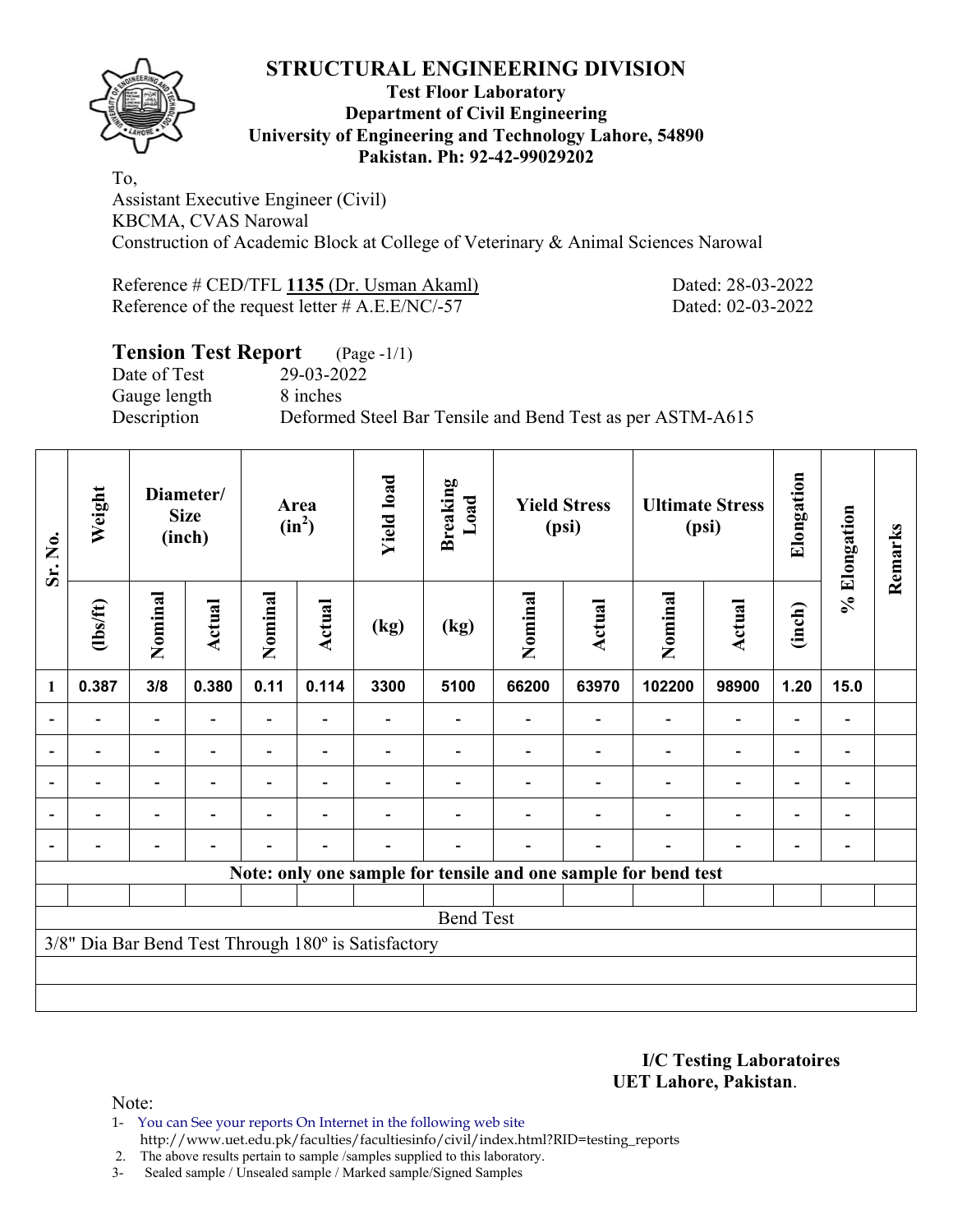

#### **Test Floor Laboratory Department of Civil Engineering University of Engineering and Technology Lahore, 54890 Pakistan. Ph: 92-42-99029202**

To, Project Manager United Lifestyle (Pvt) Ltd A High Rise Building "Skyscraper by United" at Johar Town, Lahore

Reference # CED/TFL **1136** (Dr. Usman Akmal) Dated: 28-03-2022 Reference of the request letter # ULS/2021-22/009 Dated: 26-03-2022

# **Tension Test Report** (Page -1/1)<br>Date of Test 29-03-2022

Gauge length 8 inches

29-03-2022 Description Deformed Steel Bar Tensile and Bend Test as per ASTM-A615

| Sr. No.          | Weight                                        | Diameter/<br><b>Size</b> |                          | Area<br>$(in^2)$         |                          | <b>Yield load</b><br><b>Breaking</b><br>Load<br><b>Yield Stress</b><br>(psi) |      |         | <b>Ultimate Stress</b><br>(psi) | Elongation                                                      | % Elongation             | Remarks                  |                              |  |
|------------------|-----------------------------------------------|--------------------------|--------------------------|--------------------------|--------------------------|------------------------------------------------------------------------------|------|---------|---------------------------------|-----------------------------------------------------------------|--------------------------|--------------------------|------------------------------|--|
|                  | $\frac{2}{10}$                                | Nominal<br>$(\#)$        | Actual<br>(inch)         | Nominal                  | Actual                   | (kg)                                                                         | (kg) | Nominal | Actual                          | Nominal                                                         | <b>Actual</b>            | (inch)                   |                              |  |
| $\mathbf{1}$     | 0.410                                         | $\mathbf{3}$             | 0.392                    | 0.11                     | 0.121                    | 3600                                                                         | 5300 | 72200   | 65790                           | 106200                                                          | 96900                    | 1.40                     | 17.5                         |  |
| $\boldsymbol{2}$ | 0.405                                         | $\mathbf{3}$             | 0.389                    | 0.11                     | 0.119                    | 3600                                                                         | 5300 | 72200   | 66610                           | 106200                                                          | 98100                    | 1.30                     | 16.3                         |  |
| $\overline{a}$   | -                                             | $\overline{\phantom{a}}$ |                          |                          |                          |                                                                              |      |         |                                 | $\blacksquare$                                                  | $\blacksquare$           | $\overline{\phantom{a}}$ | $\qquad \qquad \blacksquare$ |  |
| $\overline{a}$   | -                                             | $\overline{\phantom{a}}$ | $\overline{\phantom{a}}$ | $\overline{\phantom{0}}$ | $\overline{\phantom{a}}$ |                                                                              |      |         | $\overline{\phantom{a}}$        | $\blacksquare$                                                  | $\overline{\phantom{a}}$ | $\overline{\phantom{a}}$ | $\qquad \qquad \blacksquare$ |  |
| $\blacksquare$   | $\overline{\phantom{0}}$                      | $\overline{\phantom{a}}$ | $\blacksquare$           | $\overline{\phantom{0}}$ | $\overline{\phantom{a}}$ |                                                                              |      |         |                                 | $\overline{\phantom{0}}$                                        | $\overline{a}$           | $\overline{\phantom{0}}$ | $\overline{\phantom{0}}$     |  |
|                  | $\blacksquare$                                | -                        | $\overline{\phantom{0}}$ | $\overline{\phantom{0}}$ | $\blacksquare$           | $\overline{\phantom{0}}$                                                     |      |         | $\overline{\phantom{a}}$        | $\overline{\phantom{0}}$                                        | $\overline{a}$           | $\overline{\phantom{a}}$ | $\blacksquare$               |  |
|                  |                                               |                          |                          |                          |                          |                                                                              |      |         |                                 | Note: only two samples for tensile and one sample for bend test |                          |                          |                              |  |
|                  |                                               |                          |                          |                          |                          |                                                                              |      |         |                                 |                                                                 |                          |                          |                              |  |
|                  | <b>Bend Test</b>                              |                          |                          |                          |                          |                                                                              |      |         |                                 |                                                                 |                          |                          |                              |  |
|                  | #3 Bar Bend Test Through 180° is Satisfactory |                          |                          |                          |                          |                                                                              |      |         |                                 |                                                                 |                          |                          |                              |  |
|                  |                                               |                          |                          |                          |                          |                                                                              |      |         |                                 |                                                                 |                          |                          |                              |  |
|                  |                                               |                          |                          |                          |                          |                                                                              |      |         |                                 |                                                                 |                          |                          |                              |  |

**I/C Testing Laboratoires UET Lahore, Pakistan**.

Note:

1- You can See your reports On Internet in the following web site http://www.uet.edu.pk/faculties/facultiesinfo/civil/index.html?RID=testing\_reports

2. The above results pertain to sample /samples supplied to this laboratory.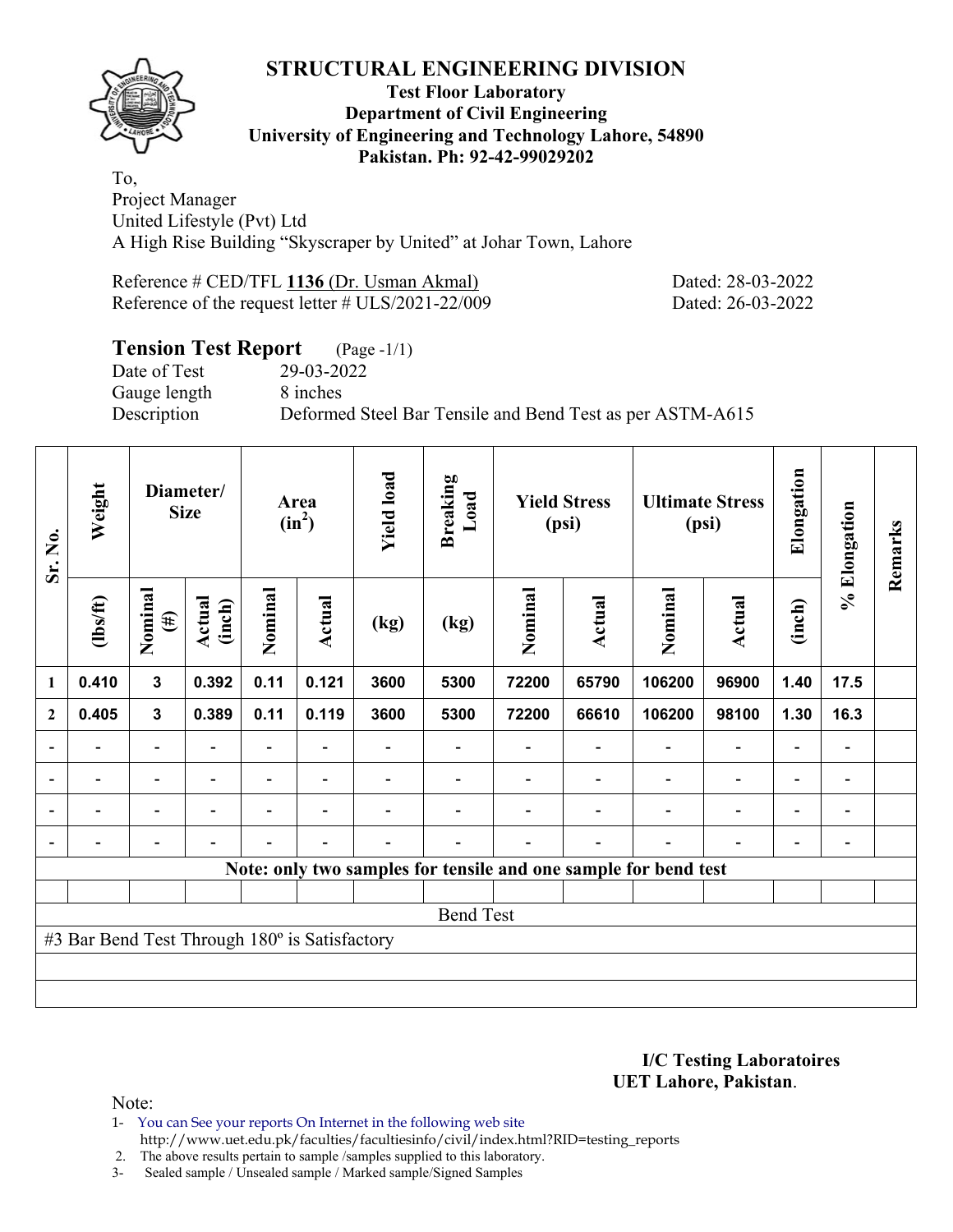

#### **Test Floor Laboratory Department of Civil Engineering University of Engineering and Technology Lahore, 54890 Pakistan. Ph: 92-42-99029202**

To, Project Director (North-3) WASO-PAEC "Construction of 120 Rooms Residential Building for Friendship FFP Site"

| Reference # CED/TFL 1137 (Dr. Usman Akmal)           | Dated: 28-03-2022 |
|------------------------------------------------------|-------------------|
| Reference of the request letter # WASO-CMD-LOI-158/C | Dated: 28-03-2022 |

# **Tension Test Report** (Page -1/1)

Date of Test 29-03-2022 Gauge length 8 inches

Description Deformed Steel Bar Tensile and Bend Test as per ASTM-A615

| Sr. No.                  | Weight                                        | Diameter/<br>size        |                  | <b>Yield load</b><br>Area<br>$(in^2)$ |                | <b>Breaking</b><br>Load  | <b>Yield Stress</b><br>(psi)                                    |         |        | <b>Ultimate Stress</b><br>(psi) | Elongation               | % Elongation             | Remarks                      |                         |
|--------------------------|-----------------------------------------------|--------------------------|------------------|---------------------------------------|----------------|--------------------------|-----------------------------------------------------------------|---------|--------|---------------------------------|--------------------------|--------------------------|------------------------------|-------------------------|
|                          | $\frac{2}{10}$                                | Nominal<br>$(\#)$        | Actual<br>(inch) | Nominal                               | Actual         | (kg)                     | (kg)                                                            | Nominal | Actual | Nominal                         | Actual                   | (inch)                   |                              |                         |
| $\mathbf{1}$             | 0.367                                         | 3                        | 0.371            | 0.11                                  | 0.108          | 3670                     | 5120                                                            | 73600   | 74960  | 102600                          | 104600                   | 1.50                     | 18.8                         |                         |
| $\mathbf{2}$             | 0.380                                         | $\mathbf{3}$             | 0.377            | 0.11                                  | 0.112          | 3690                     | 5520                                                            | 74000   | 72900  | 110700                          | 109100                   | 1.40                     | 17.5                         | Al-Moiz<br><b>Steel</b> |
|                          |                                               | $\overline{\phantom{0}}$ |                  |                                       |                |                          |                                                                 |         |        |                                 |                          |                          |                              |                         |
| $\overline{\phantom{a}}$ | $\overline{\phantom{a}}$                      | -                        | $\blacksquare$   | $\blacksquare$                        | $\blacksquare$ |                          |                                                                 |         |        |                                 | $\overline{\phantom{0}}$ | $\overline{\phantom{a}}$ | $\qquad \qquad \blacksquare$ |                         |
| $\blacksquare$           | $\blacksquare$                                | $\overline{\phantom{0}}$ |                  | $\blacksquare$                        | ۰              |                          |                                                                 |         |        |                                 | $\overline{\phantom{0}}$ | $\overline{\phantom{0}}$ | $\qquad \qquad \blacksquare$ |                         |
|                          |                                               | $\overline{\phantom{0}}$ |                  | -                                     | ۰              | $\overline{\phantom{0}}$ |                                                                 |         |        |                                 | $\overline{\phantom{0}}$ | $\overline{\phantom{0}}$ |                              |                         |
|                          |                                               |                          |                  |                                       |                |                          | Note: only two samples for tensile and one sample for bend test |         |        |                                 |                          |                          |                              |                         |
|                          |                                               |                          |                  |                                       |                |                          |                                                                 |         |        |                                 |                          |                          |                              |                         |
|                          | <b>Bend Test</b>                              |                          |                  |                                       |                |                          |                                                                 |         |        |                                 |                          |                          |                              |                         |
|                          | #3 Bar Bend Test Through 180° is Satisfactory |                          |                  |                                       |                |                          |                                                                 |         |        |                                 |                          |                          |                              |                         |
|                          |                                               |                          |                  |                                       |                |                          |                                                                 |         |        |                                 |                          |                          |                              |                         |
|                          |                                               |                          |                  |                                       |                |                          |                                                                 |         |        |                                 |                          |                          |                              |                         |

**I/C Testing Laboratoires UET Lahore, Pakistan**.

- 1- You can See your reports On Internet in the following web site http://www.uet.edu.pk/faculties/facultiesinfo/civil/index.html?RID=testing\_reports
- 2. The above results pertain to sample /samples supplied to this laboratory.
- 3- Sealed sample / Unsealed sample / Marked sample/Signed Samples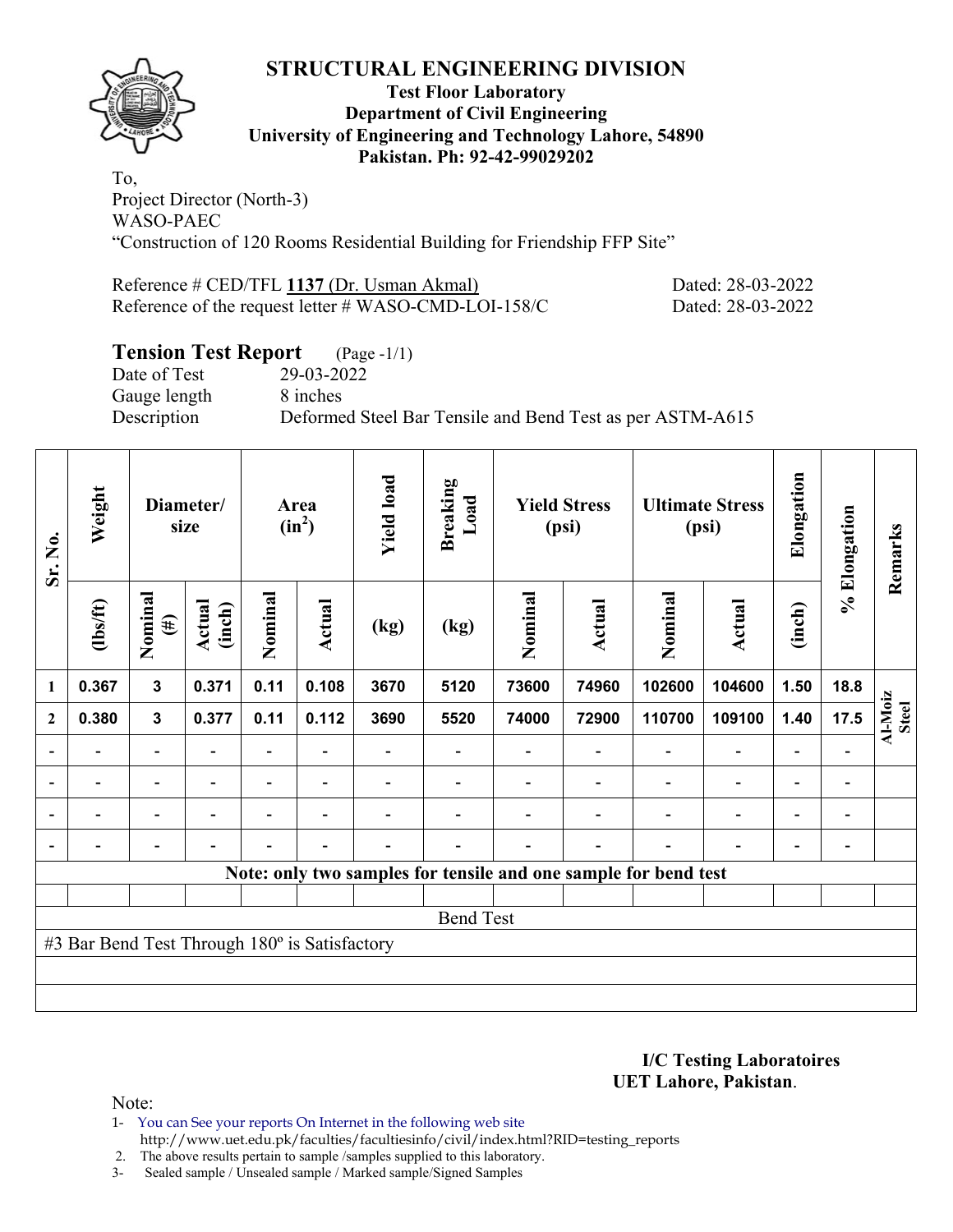

#### **Test Floor Laboratory Department of Civil Engineering University of Engineering and Technology Lahore, 54890 Pakistan. Ph: 92-42-99029202**

To, Project Director (North-3) WASO-PAEC "Construction of 120 Rooms Residential Building for Friendship FFP Site"

| Reference # CED/TFL 1138 (Dr. Usman Akmal)             | Dated: 28-03-2022 |
|--------------------------------------------------------|-------------------|
| Reference of the request letter # WASO-CMD-LOI-158/C-A | Dated: 28-03-2022 |

# **Tension Test Report** (Page -1/1)

Date of Test 29-03-2022 Gauge length 8 inches

Description Deformed Steel Bar Tensile and Bend Test as per ASTM-A615

| Sr. No.                  | Weight                                        | Diameter/<br>size        |                          | <b>Yield load</b><br>Area<br>$(in^2)$ |                          | <b>Breaking</b><br>Load | <b>Yield Stress</b><br>(psi)                                    |         |                          | <b>Ultimate Stress</b><br>(psi) | Elongation               | % Elongation             | Remarks                      |                         |
|--------------------------|-----------------------------------------------|--------------------------|--------------------------|---------------------------------------|--------------------------|-------------------------|-----------------------------------------------------------------|---------|--------------------------|---------------------------------|--------------------------|--------------------------|------------------------------|-------------------------|
|                          | (1bs/ft)                                      | Nominal<br>$(\#)$        | Actual<br>(inch)         | Nominal                               | Actual                   | (kg)                    | (kg)                                                            | Nominal | Actual                   | Nominal                         | Actual                   | (inch)                   |                              |                         |
| 1                        | 0.373                                         | 3                        | 0.374                    | 0.11                                  | 0.110                    | 3790                    | 5150                                                            | 76000   | 76210                    | 103200                          | 103600                   | 1.40                     | 17.5                         |                         |
| $\mathbf{2}$             | 0.376                                         | $\mathbf{3}$             | 0.375                    | 0.11                                  | 0.110                    | 3770                    | 5270                                                            | 75600   | 75200                    | 105600                          | 105200                   | 1.40                     | 17.5                         | Al-Moiz<br><b>Steel</b> |
|                          |                                               |                          |                          |                                       |                          |                         |                                                                 |         |                          |                                 | $\overline{\phantom{0}}$ | $\overline{a}$           |                              |                         |
| $\overline{\phantom{a}}$ |                                               | $\overline{a}$           | $\overline{\phantom{0}}$ | $\overline{\phantom{0}}$              | $\overline{\phantom{a}}$ |                         |                                                                 |         |                          | $\overline{\phantom{0}}$        | $\overline{a}$           | $\overline{\phantom{a}}$ | $\overline{\phantom{a}}$     |                         |
| $\overline{\phantom{a}}$ |                                               | $\overline{\phantom{0}}$ | $\overline{\phantom{0}}$ | $\overline{\phantom{0}}$              | $\overline{\phantom{0}}$ |                         |                                                                 |         |                          | $\overline{\phantom{0}}$        | $\overline{a}$           | $\overline{\phantom{0}}$ | $\qquad \qquad \blacksquare$ |                         |
|                          |                                               | $\overline{\phantom{0}}$ |                          |                                       | $\overline{\phantom{a}}$ |                         |                                                                 |         | $\overline{\phantom{0}}$ | $\blacksquare$                  | $\overline{\phantom{0}}$ | $\overline{\phantom{0}}$ | $\qquad \qquad \blacksquare$ |                         |
|                          |                                               |                          |                          |                                       |                          |                         | Note: only two samples for tensile and one sample for bend test |         |                          |                                 |                          |                          |                              |                         |
|                          |                                               |                          |                          |                                       |                          |                         |                                                                 |         |                          |                                 |                          |                          |                              |                         |
|                          | <b>Bend Test</b>                              |                          |                          |                                       |                          |                         |                                                                 |         |                          |                                 |                          |                          |                              |                         |
|                          | #3 Bar Bend Test Through 180° is Satisfactory |                          |                          |                                       |                          |                         |                                                                 |         |                          |                                 |                          |                          |                              |                         |
|                          |                                               |                          |                          |                                       |                          |                         |                                                                 |         |                          |                                 |                          |                          |                              |                         |
|                          |                                               |                          |                          |                                       |                          |                         |                                                                 |         |                          |                                 |                          |                          |                              |                         |

**I/C Testing Laboratoires UET Lahore, Pakistan**.

Note:

1- You can See your reports On Internet in the following web site http://www.uet.edu.pk/faculties/facultiesinfo/civil/index.html?RID=testing\_reports

2. The above results pertain to sample /samples supplied to this laboratory.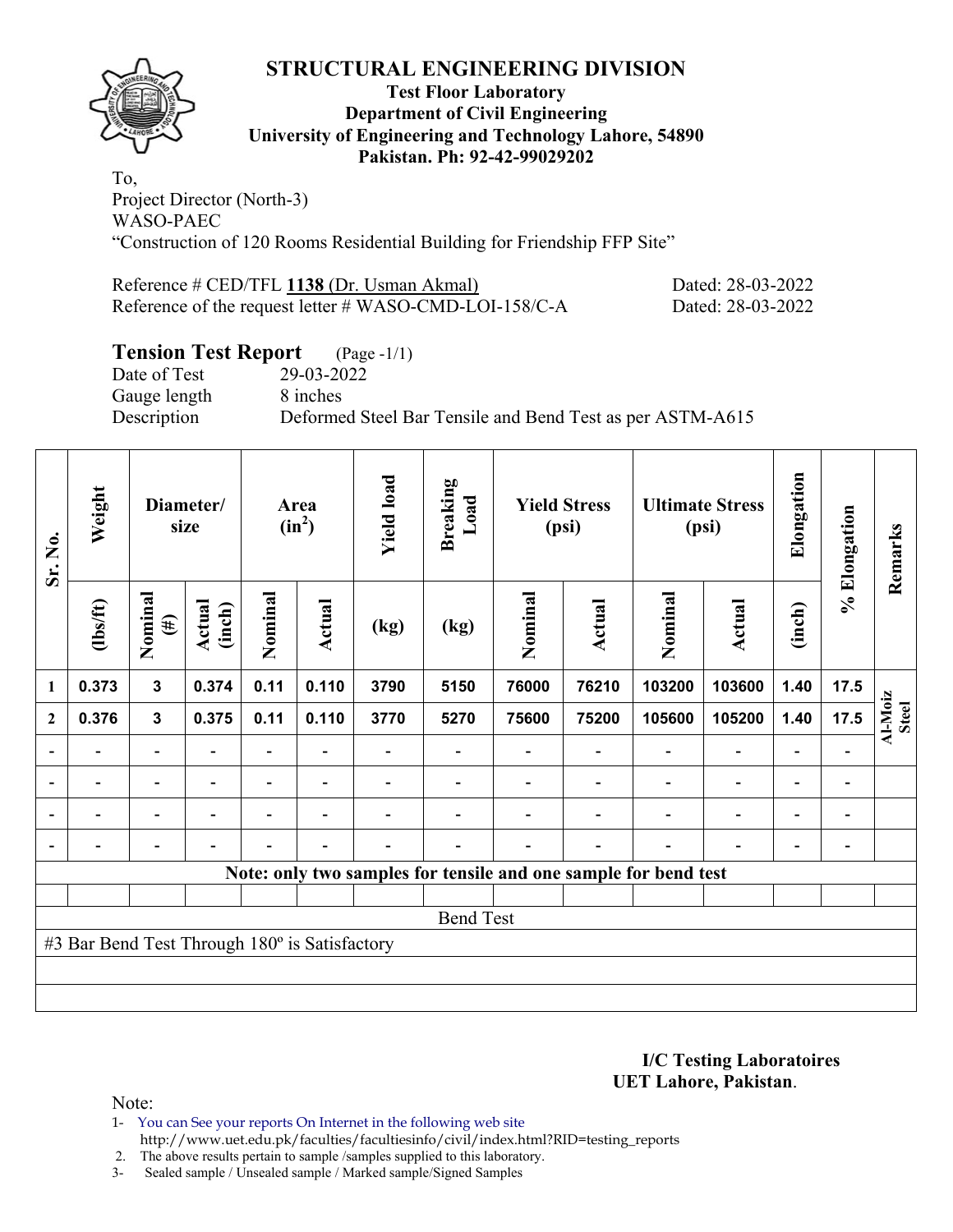

#### **Test Floor Laboratory Department of Civil Engineering University of Engineering and Technology Lahore, 54890 Pakistan. Ph: 92-42-99029202**

To, Procurement Manager Premier Developers & Builders Lyallpur Galleria-II Near Four Season Colony Samundri Road, Faisalabad

| Reference # CED/TFL 1139 (Dr. Usman Akaml)    |  |  |
|-----------------------------------------------|--|--|
| Reference of the request letter $# LG-II/014$ |  |  |

Dated: 28-03-2022 Dated: 24-03-2022

# **Tension Test Report** (Page -1/1) Date of Test 29-03-2022 Gauge length 8 inches Description Deformed Steel Bar Tensile and Bend Test as per ASTM-A615

| Sr. No.                  | Weight                                        |                          | Diameter/<br><b>Size</b> |                          |                          | Area<br>$(in^2)$ |                  | <b>Yield load</b> | <b>Breaking</b><br>Load | <b>Yield Stress</b><br>(psi)                                   |                          |                          | <b>Ultimate Stress</b><br>(psi) | Elongation        | % Elongation | Remarks |
|--------------------------|-----------------------------------------------|--------------------------|--------------------------|--------------------------|--------------------------|------------------|------------------|-------------------|-------------------------|----------------------------------------------------------------|--------------------------|--------------------------|---------------------------------|-------------------|--------------|---------|
|                          | (1bs/ft)                                      | Nominal<br>$(\#)$        | Actual<br>(inch)         | Nominal                  | Actual                   | (kg)             | (kg)             | Nominal           | Actual                  | Nominal                                                        | Actual                   | (inch)                   |                                 |                   |              |         |
| 1                        | 0.436                                         | $\mathbf{3}$             | 0.404                    | 0.11                     | 0.128                    | 4590             | 6090             | 92000             | 79020                   | 122100                                                         | 104900                   | 1.30                     | 16.3                            |                   |              |         |
|                          |                                               | $\overline{\phantom{0}}$ |                          | Ξ.                       |                          |                  |                  |                   |                         | $\blacksquare$                                                 | $\overline{\phantom{0}}$ | $\overline{\phantom{0}}$ |                                 | <b>Steel</b><br>E |              |         |
| $\blacksquare$           |                                               | Ξ.                       | $\blacksquare$           | $\overline{\phantom{0}}$ | $\overline{\phantom{0}}$ |                  |                  |                   |                         | ÷                                                              | $\overline{a}$           | $\overline{\phantom{0}}$ |                                 |                   |              |         |
|                          |                                               | $\blacksquare$           |                          |                          | $\overline{\phantom{0}}$ |                  |                  |                   |                         |                                                                | $\overline{\phantom{0}}$ | $\overline{\phantom{0}}$ |                                 |                   |              |         |
| $\overline{\phantom{0}}$ |                                               | $\overline{\phantom{0}}$ |                          |                          |                          |                  |                  |                   |                         |                                                                | $\overline{a}$           | $\overline{\phantom{0}}$ | $\overline{\phantom{0}}$        |                   |              |         |
| $\overline{a}$           |                                               | $\overline{\phantom{0}}$ |                          |                          |                          |                  |                  |                   |                         | ٠                                                              | $\overline{\phantom{0}}$ | $\overline{\phantom{0}}$ | $\qquad \qquad \blacksquare$    |                   |              |         |
|                          |                                               |                          |                          |                          |                          |                  |                  |                   |                         | Note: only one sample for tensile and one sample for bend test |                          |                          |                                 |                   |              |         |
|                          |                                               |                          |                          |                          |                          |                  |                  |                   |                         |                                                                |                          |                          |                                 |                   |              |         |
|                          |                                               |                          |                          |                          |                          |                  | <b>Bend Test</b> |                   |                         |                                                                |                          |                          |                                 |                   |              |         |
|                          | #3 Bar Bend Test Through 180° is Satisfactory |                          |                          |                          |                          |                  |                  |                   |                         |                                                                |                          |                          |                                 |                   |              |         |
|                          |                                               |                          |                          |                          |                          |                  |                  |                   |                         |                                                                |                          |                          |                                 |                   |              |         |
|                          |                                               |                          |                          |                          |                          |                  |                  |                   |                         |                                                                |                          |                          |                                 |                   |              |         |

**I/C Testing Laboratoires UET Lahore, Pakistan**.

Note:

1- You can See your reports On Internet in the following web site http://www.uet.edu.pk/faculties/facultiesinfo/civil/index.html?RID=testing\_reports

2. The above results pertain to sample /samples supplied to this laboratory.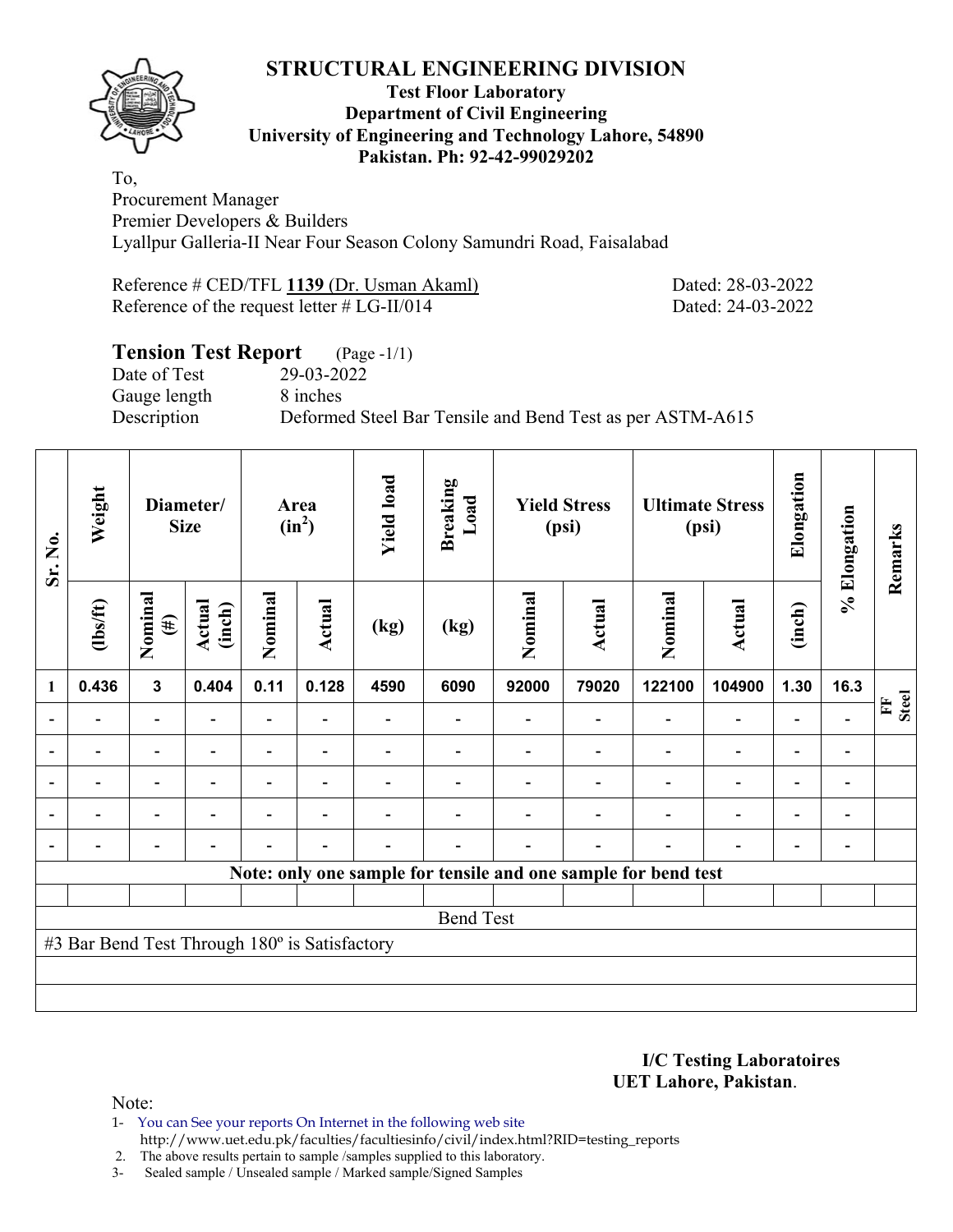

#### **Test Floor Laboratory Department of Civil Engineering University of Engineering and Technology Lahore, 54890 Pakistan. Ph: 92-42-99029202**

To, Sub Divisional Officer Buildings Sub Division No. 5 Lahore (Construction of 3 No Class Rooms with Verandah at First Floor at Govt Post Graduate College for Women Wahdat Colony, Lahore)

Reference # CED/TFL 1140 (Dr. Usmamn Akmal) Dated: 28-03-2022 Reference of the request letter  $\# 598/5^{th}$  Dated: 12-03-2022

|                  |                                                                 | Date of Test<br>Gauge length | <b>Tension Test Report</b>                             |         | 29-03-2022<br>8 inches | $(Page - 1/1)$                                      |                              |         |                                 |                                                           |                |                |         |  |
|------------------|-----------------------------------------------------------------|------------------------------|--------------------------------------------------------|---------|------------------------|-----------------------------------------------------|------------------------------|---------|---------------------------------|-----------------------------------------------------------|----------------|----------------|---------|--|
|                  |                                                                 | Description                  |                                                        |         |                        |                                                     |                              |         |                                 | Deformed Steel Bar Tensile and Bend Test as per ASTM-A615 |                |                |         |  |
| Sr. No.          | Weight                                                          |                              | Diameter/<br>Area<br><b>Size</b><br>$(in^2)$<br>(inch) |         | <b>Yield load</b>      | <b>Breaking</b><br>Load                             | <b>Yield Stress</b><br>(psi) |         | <b>Ultimate Stress</b><br>(psi) | Elongation                                                |                | % Elongation   | Remarks |  |
|                  | $lbsft$                                                         | Nominal                      | Actual                                                 | Nominal | Actual                 | (kg)                                                | (kg)                         | Nominal | Actual                          | Nominal                                                   | Actual         | (inch)         |         |  |
| 1                | 0.387                                                           | 3/8                          | 0.381                                                  | 0.11    | 0.114                  | 4100                                                | 5170                         | 82200   | 79420                           | 103600                                                    | 100200         | 1.20           | 15.0    |  |
| $\boldsymbol{2}$ | 0.382                                                           | 3/8                          | 0.378                                                  | 0.11    | 0.112                  | 4790                                                | 5660                         | 96000   | 94020                           | 113500                                                    | 111100         | 0.80           | 10.0    |  |
| $\blacksquare$   |                                                                 |                              |                                                        |         |                        |                                                     |                              |         |                                 | $\blacksquare$                                            |                |                | ۰       |  |
|                  |                                                                 |                              |                                                        |         |                        |                                                     |                              |         |                                 | $\blacksquare$                                            |                |                |         |  |
|                  |                                                                 | $\blacksquare$               | ۰                                                      |         | $\blacksquare$         |                                                     |                              |         |                                 | $\blacksquare$                                            | $\blacksquare$ | $\blacksquare$ | ۰       |  |
|                  |                                                                 |                              |                                                        |         |                        |                                                     |                              |         |                                 |                                                           |                | $\blacksquare$ | ۰       |  |
|                  |                                                                 |                              |                                                        |         |                        |                                                     |                              |         |                                 |                                                           |                |                |         |  |
|                  | Note: only two samples for tensile and one sample for bend test |                              |                                                        |         |                        |                                                     |                              |         |                                 |                                                           |                |                |         |  |
|                  | <b>Bend Test</b>                                                |                              |                                                        |         |                        |                                                     |                              |         |                                 |                                                           |                |                |         |  |
|                  |                                                                 |                              |                                                        |         |                        | 3/8" Dia Bar Bend Test Through 180° is Satisfactory |                              |         |                                 |                                                           |                |                |         |  |
|                  |                                                                 |                              |                                                        |         |                        |                                                     |                              |         |                                 |                                                           |                |                |         |  |

**I/C Testing Laboratoires UET Lahore, Pakistan**.

- 1- You can See your reports On Internet in the following web site http://www.uet.edu.pk/faculties/facultiesinfo/civil/index.html?RID=testing\_reports
- 2. The above results pertain to sample /samples supplied to this laboratory.
- 3- Sealed sample / Unsealed sample / Marked sample/Signed Samples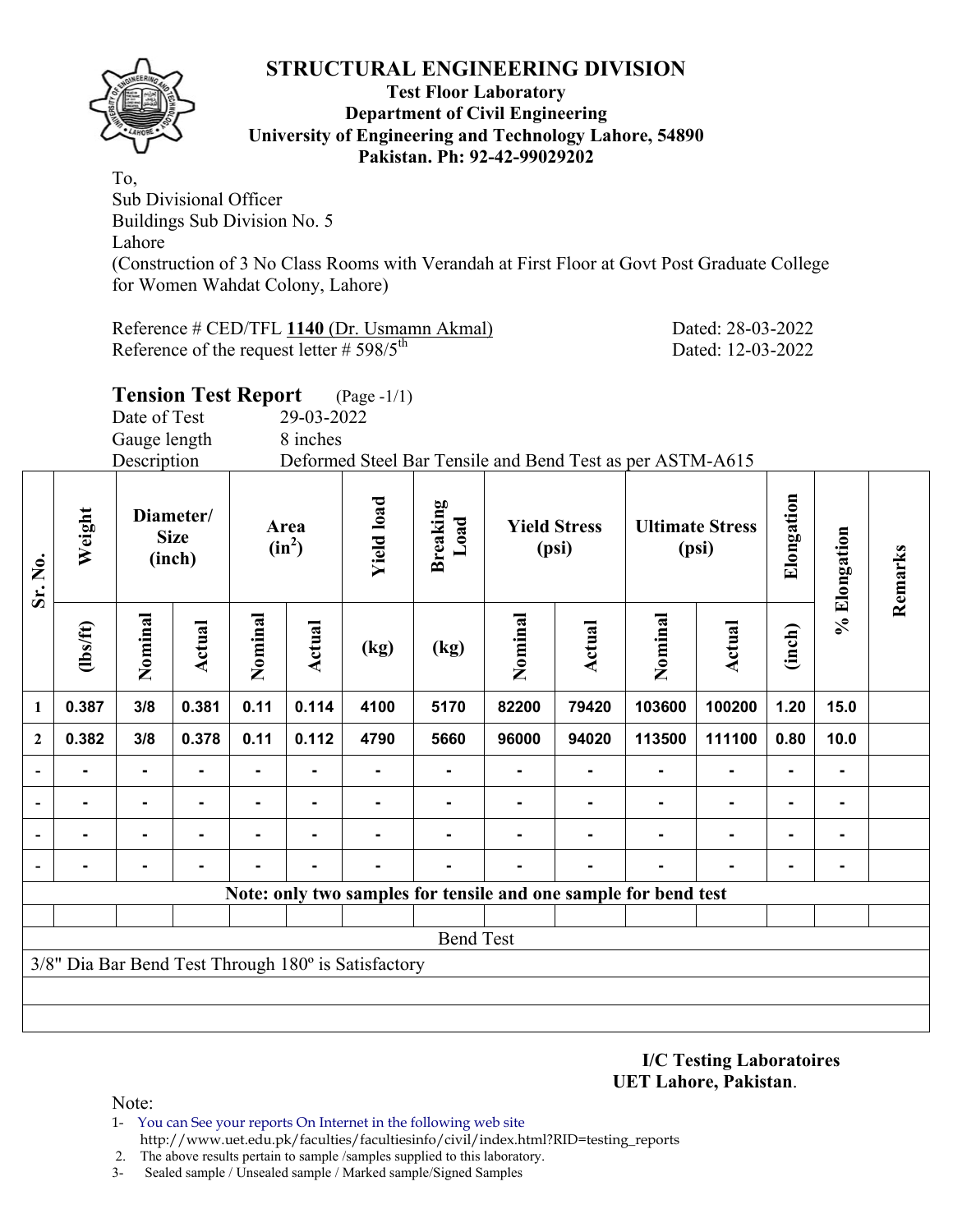

**Sr. No.** 

#### **Test Floor Laboratory Department of Civil Engineering University of Engineering and Technology Lahore, 54890 Pakistan. Ph: 92-42-99029202**

To, Sub Divisional Officer Buildings Sub Division No. 5 Lahore (Construction of 3 No Class Rooms with Verandah at First Floor at Govt Islamia College of Commerce Ravi Block, Lahore)

Reference # CED/TFL 1141 (Dr. Usmamn Akmal) Dated: 28-03-2022 Reference of the request letter  $\# 564/5^{\text{th}}$  Dated: 28-03-2022

**Remarks** 

Remarks

|                         |                |                                    | <b>Tension Test Report</b> |                  |            | $(Page - 1/1)$                        |      |                              |        |                                                           |               |            |             |  |
|-------------------------|----------------|------------------------------------|----------------------------|------------------|------------|---------------------------------------|------|------------------------------|--------|-----------------------------------------------------------|---------------|------------|-------------|--|
|                         |                | Date of Test                       |                            |                  | 29-03-2022 |                                       |      |                              |        |                                                           |               |            |             |  |
|                         |                | Gauge length                       |                            |                  | 8 inches   |                                       |      |                              |        |                                                           |               |            |             |  |
|                         |                | Description                        |                            |                  |            |                                       |      |                              |        | Deformed Steel Bar Tensile and Bend Test as per ASTM-A615 |               |            |             |  |
| $Sr.$ No.               | Weight         | Diameter/<br><b>Size</b><br>(inch) |                            | Area<br>$(in^2)$ |            | <b>Yield load</b><br>Breaking<br>Load |      | <b>Yield Stress</b><br>(psi) |        | <b>Ultimate Stress</b><br>(psi)                           |               | Elongation | Elongation  |  |
|                         | $\frac{2}{10}$ | Nominal                            | <b>Actual</b>              | Nominal          | Actual     | (kg)                                  | (kg) | Nominal                      | Actual | Nominal                                                   | <b>Actual</b> | (inch)     | $\geqslant$ |  |
| $\mathbf{1}$            | 0.386          | 3/8                                | 0.380                      | 0.11             | 0.113      | 4200                                  | 5100 | 84200                        | 81570  | 102200                                                    | 99100         | 0.80       | 10.0        |  |
| $\overline{\mathbf{c}}$ | 0.385          | 3/8                                | 0.380                      | 0.11             | 0.113      | 4100                                  | 5100 | 82200                        | 79770  | 102200                                                    | 99300         | 0.75       | 9.4         |  |
|                         |                |                                    |                            |                  |            |                                       |      |                              |        |                                                           |               |            |             |  |
|                         |                |                                    |                            |                  |            |                                       |      |                              |        |                                                           | ۰.            |            |             |  |
|                         |                |                                    |                            |                  |            |                                       |      |                              |        |                                                           | ۰             |            |             |  |
|                         |                |                                    |                            |                  |            |                                       |      |                              |        |                                                           |               |            |             |  |

**- - - - - - - - - - - - - -** 

**Note: only two samples for tensile and one sample for bend test**

Bend Test

**I/C Testing Laboratoires UET Lahore, Pakistan**.

Note:

- 1- You can See your reports On Internet in the following web site http://www.uet.edu.pk/faculties/facultiesinfo/civil/index.html?RID=testing\_reports
- 2. The above results pertain to sample /samples supplied to this laboratory.
- 3- Sealed sample / Unsealed sample / Marked sample/Signed Samples

3/8" Dia Bar Bend Test Through 180º is Satisfactory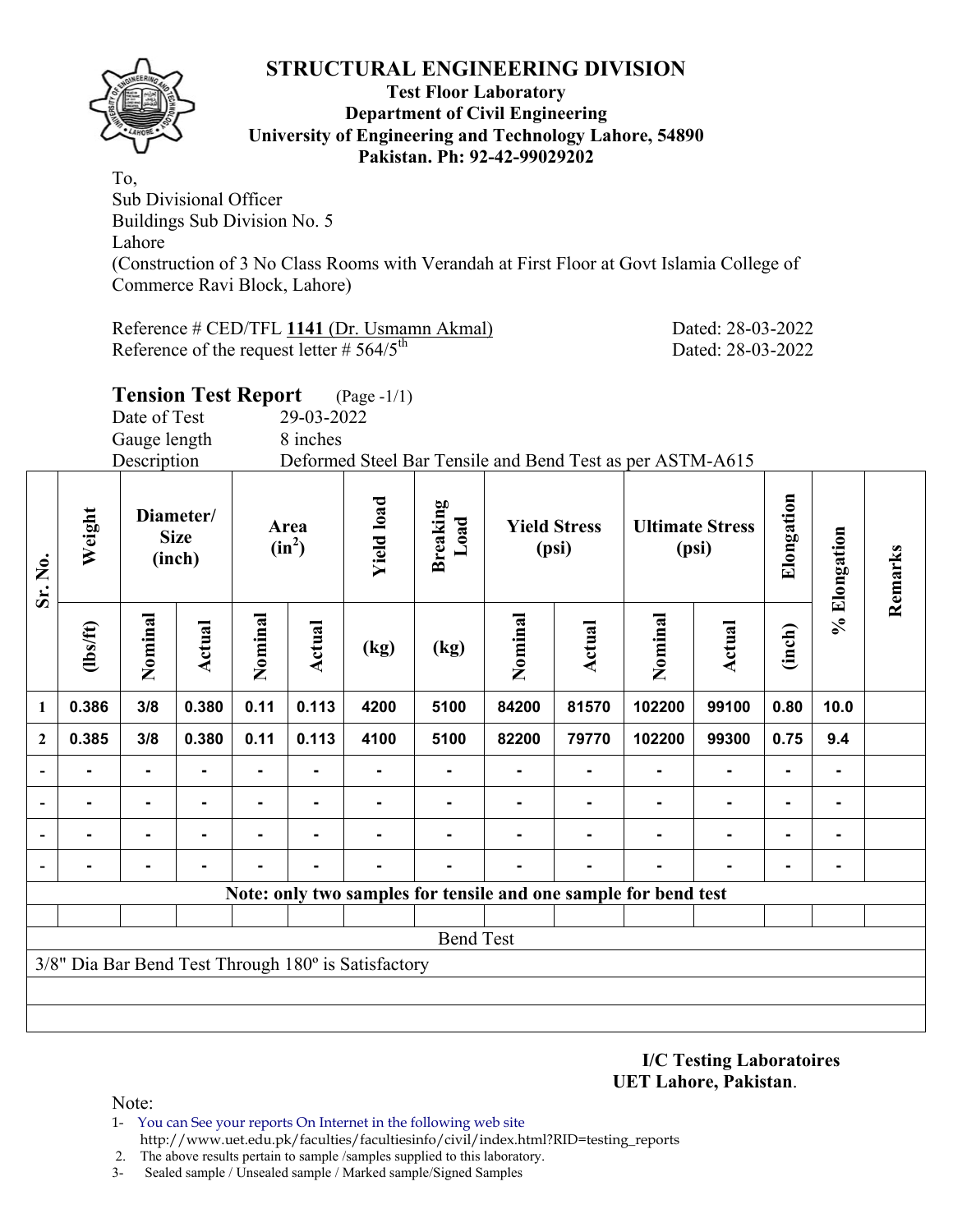#### **Test Floor Laboratory Department of Civil Engineering University of Engineering and Technology Lahore, 54890 Pakistan. Ph: 92-42-99029202**

To,

Resident Engineer

AZ Engineering Associates

Rehabilitation / Widening / Improvement / Construction of Metalled Road from Vako Mor to Cheena Adda Link Inayat abad Shahani Road Length = 11.10 km Width = 24 feet District Bakkar

| Reference # CED/TFL 1143 (Dr. Usman Akmal)                                        | Dated: 28-03-2022 |
|-----------------------------------------------------------------------------------|-------------------|
| Reference of the request letter # AZEA/MWL/BKR/City/LAB/UET/059 Dated: 28-02-2022 |                   |

# **Tension Test Report** (Page -1/1)

Date of Test 29-03-2022 Gauge length 8 inches

Description Deformed Steel Bar Tensile and Bend Test as per ASTM-A615

| Sr. No.                  | Weight                                        | Diameter/<br><b>Size</b> |                          | Area<br>$(in^2)$         |                          | <b>Yield load</b> | <b>Breaking</b><br>Load | <b>Yield Stress</b><br>(psi) |                          | <b>Ultimate Stress</b><br>(psi)                                 |                              | Elongation               | % Elongation                 | Remarks |
|--------------------------|-----------------------------------------------|--------------------------|--------------------------|--------------------------|--------------------------|-------------------|-------------------------|------------------------------|--------------------------|-----------------------------------------------------------------|------------------------------|--------------------------|------------------------------|---------|
|                          | $\frac{2}{10}$                                | Nominal<br>$(\#)$        | Actual<br>(inch)         | Nominal                  | Actual                   | (kg)              | (kg)                    | Nominal                      | Actual                   | Nominal                                                         | <b>Actual</b>                | (inch)                   |                              |         |
| 1                        | 0.381                                         | $\mathbf{3}$             | 0.377                    | 0.11                     | 0.112                    | 3500              | 5300                    | 70200                        | 68930                    | 106200                                                          | 104400                       | 1.20                     | 15.0                         |         |
| $\mathbf{2}$             | 0.379                                         | 3                        | 0.376                    | 0.11                     | 0.111                    | 3300              | 5000                    | 66200                        | 65350                    | 100200                                                          | 99100                        | 1.00                     | 12.5                         |         |
|                          |                                               | $\overline{\phantom{0}}$ |                          | $\overline{\phantom{a}}$ | $\overline{\phantom{a}}$ |                   |                         |                              |                          |                                                                 | $\overline{\phantom{0}}$     | $\overline{\phantom{a}}$ |                              |         |
|                          |                                               | $\overline{\phantom{0}}$ | $\overline{\phantom{0}}$ | -                        | $\overline{\phantom{0}}$ |                   |                         |                              |                          | $\overline{\phantom{0}}$                                        | $\overline{\phantom{0}}$     | $\overline{\phantom{0}}$ | $\qquad \qquad \blacksquare$ |         |
| $\overline{\phantom{0}}$ |                                               | -                        |                          |                          | ۰                        |                   |                         |                              |                          |                                                                 | $\qquad \qquad \blacksquare$ | -                        | $\qquad \qquad \blacksquare$ |         |
| $\overline{\phantom{a}}$ |                                               |                          |                          |                          | ۰                        |                   |                         |                              | $\overline{\phantom{0}}$ | $\overline{\phantom{0}}$                                        |                              | $\overline{\phantom{0}}$ | $\qquad \qquad \blacksquare$ |         |
|                          |                                               |                          |                          |                          |                          |                   |                         |                              |                          | Note: only two samples for tensile and one sample for bend test |                              |                          |                              |         |
|                          |                                               |                          |                          |                          |                          |                   |                         |                              |                          |                                                                 |                              |                          |                              |         |
|                          |                                               |                          |                          |                          |                          |                   | <b>Bend Test</b>        |                              |                          |                                                                 |                              |                          |                              |         |
|                          | #3 Bar Bend Test Through 180° is Satisfactory |                          |                          |                          |                          |                   |                         |                              |                          |                                                                 |                              |                          |                              |         |
|                          |                                               |                          |                          |                          |                          |                   |                         |                              |                          |                                                                 |                              |                          |                              |         |
|                          |                                               |                          |                          |                          |                          |                   |                         |                              |                          |                                                                 |                              |                          |                              |         |

**I/C Testing Laboratoires UET Lahore, Pakistan**.

Note:

- 1- You can See your reports On Internet in the following web site http://www.uet.edu.pk/faculties/facultiesinfo/civil/index.html?RID=testing\_reports
- 2. The above results pertain to sample /samples supplied to this laboratory.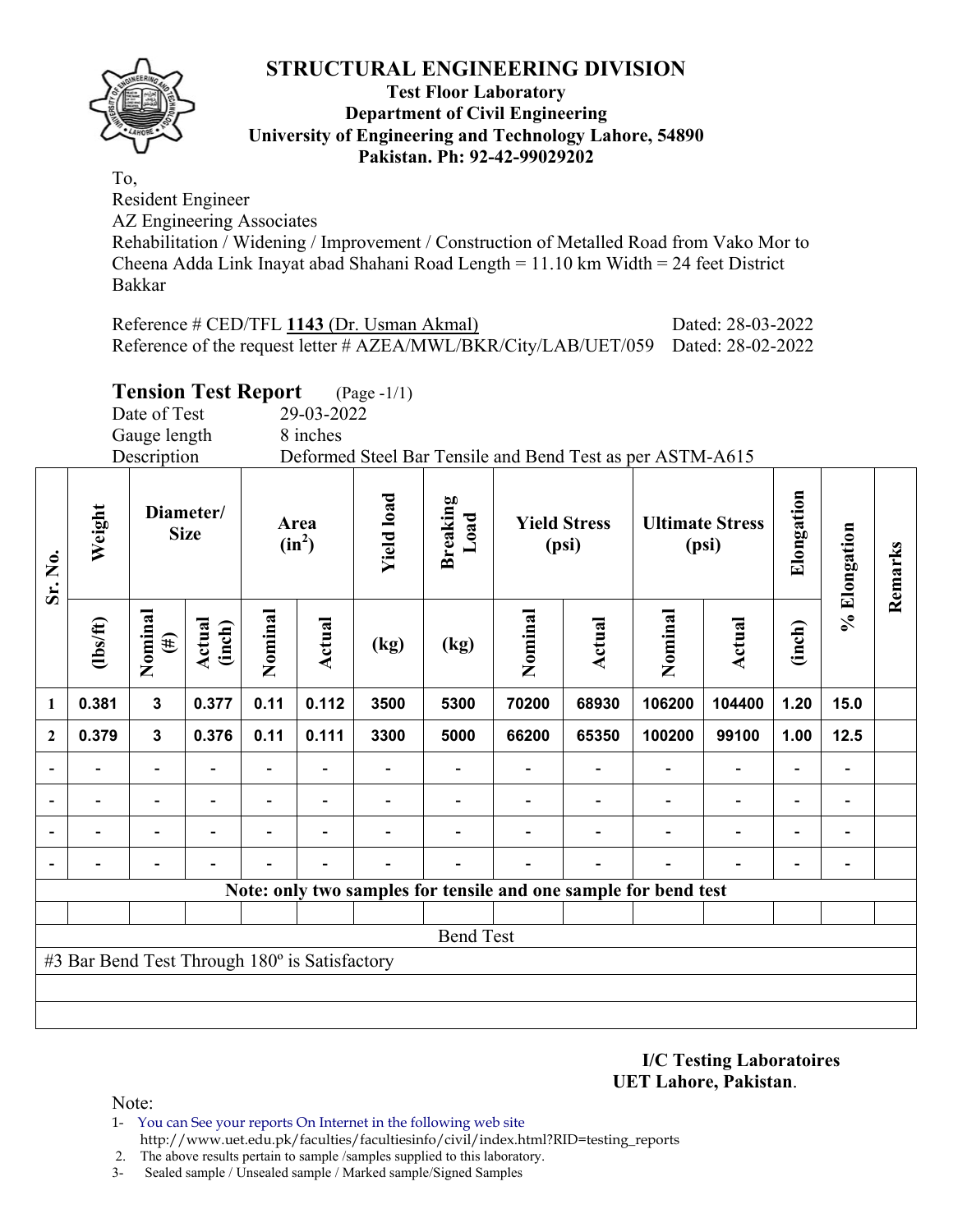

#### **Test Floor Laboratory Department of Civil Engineering University of Engineering and Technology Lahore, 54890 Pakistan. Ph: 92-42-99029202**

To, Resident Engineer NESPAK

Construction / Improvement and Rehabilitation of at Grand Works on Lahore Orange Line Metro Train Corridor "Additional / Allied Works (Package-II)"

Reference # CED/TFL **1146** (Dr. Usman Akmal) Dated: 28-03-2022 Reference of the request letter # 4042/02/NESPAK/01 Dated: 27-03-2022

# **Tension Test Report** (Page -1/1) Date of Test 29-03-2022 Gauge length 8 inches Description Deformed Steel Bar Tensile Test as per ASTM-A615

| Sr. No.                  | Weight<br>Diameter/<br><b>Size</b> |                          |                              | <b>Yield load</b><br>Area<br>$(in^2)$ |                          | <b>Breaking</b><br>Load  | <b>Yield Stress</b><br>(psi)            |         |                          | <b>Ultimate Stress</b><br>(psi) | Elongation                   | % Elongation             | Remarks                      |                         |
|--------------------------|------------------------------------|--------------------------|------------------------------|---------------------------------------|--------------------------|--------------------------|-----------------------------------------|---------|--------------------------|---------------------------------|------------------------------|--------------------------|------------------------------|-------------------------|
|                          | $\frac{2}{10}$                     | Nominal<br>$(\#)$        | Actual<br>(inch)             | Nominal                               | <b>Actual</b>            | (kg)                     | (kg)                                    | Nominal | Actual                   | Nominal                         | <b>Actual</b>                | (inch)                   |                              |                         |
| $\mathbf{1}$             | 0.361                              | $\mathbf{3}$             | 0.368                        | 0.11                                  | 0.106                    | 3590                     | 5150                                    | 72000   | 74590                    | 103200                          | 107000                       | 1.10                     | 13.8                         | Ittefaq<br><b>Steel</b> |
| $\overline{2}$           | 0.366                              | 3                        | 0.370                        | 0.11                                  | 0.108                    | 3100                     | 4800                                    | 62200   | 63540                    | 96200                           | 98400                        | 1.30                     | 16.3                         |                         |
| $\overline{\phantom{a}}$ |                                    | $\overline{\phantom{a}}$ | $\overline{\phantom{0}}$     | $\blacksquare$                        | $\blacksquare$           | $\overline{\phantom{0}}$ | $\overline{\phantom{0}}$                |         | $\overline{\phantom{a}}$ | $\overline{\phantom{0}}$        | $\qquad \qquad \blacksquare$ | $\overline{a}$           | $\qquad \qquad \blacksquare$ |                         |
| $\overline{\phantom{a}}$ |                                    | $\blacksquare$           | $\overline{\phantom{0}}$     | $\overline{\phantom{0}}$              | $\overline{\phantom{0}}$ |                          |                                         |         |                          | $\blacksquare$                  | $\overline{\phantom{0}}$     | $\overline{\phantom{0}}$ | -                            |                         |
| $\blacksquare$           | $\overline{\phantom{0}}$           | $\overline{\phantom{0}}$ | ٠                            | $\overline{\phantom{0}}$              | $\overline{\phantom{0}}$ |                          |                                         |         |                          | $\overline{\phantom{0}}$        | $\overline{\phantom{0}}$     | $\overline{\phantom{0}}$ | $\qquad \qquad \blacksquare$ |                         |
| $\overline{\phantom{a}}$ | -                                  | $\overline{\phantom{0}}$ | $\qquad \qquad \blacksquare$ | -                                     |                          |                          | -                                       | -       | $\overline{\phantom{0}}$ | $\overline{\phantom{a}}$        | $\qquad \qquad \blacksquare$ | -                        | $\qquad \qquad \blacksquare$ |                         |
|                          |                                    |                          |                              |                                       |                          |                          | Note: only two samples for tensile test |         |                          |                                 |                              |                          |                              |                         |
|                          |                                    |                          |                              |                                       |                          |                          |                                         |         |                          |                                 |                              |                          |                              |                         |
|                          |                                    |                          |                              |                                       |                          |                          | <b>Bend Test</b>                        |         |                          |                                 |                              |                          |                              |                         |
|                          |                                    |                          |                              |                                       |                          |                          |                                         |         |                          |                                 |                              |                          |                              |                         |
|                          |                                    |                          |                              |                                       |                          |                          |                                         |         |                          |                                 |                              |                          |                              |                         |
|                          |                                    |                          |                              |                                       |                          |                          |                                         |         |                          |                                 |                              |                          |                              |                         |

**I/C Testing Laboratoires UET Lahore, Pakistan**.

- 1- You can See your reports On Internet in the following web site http://www.uet.edu.pk/faculties/facultiesinfo/civil/index.html?RID=testing\_reports
- 2. The above results pertain to sample /samples supplied to this laboratory.
- 3- Sealed sample / Unsealed sample / Marked sample/Signed Samples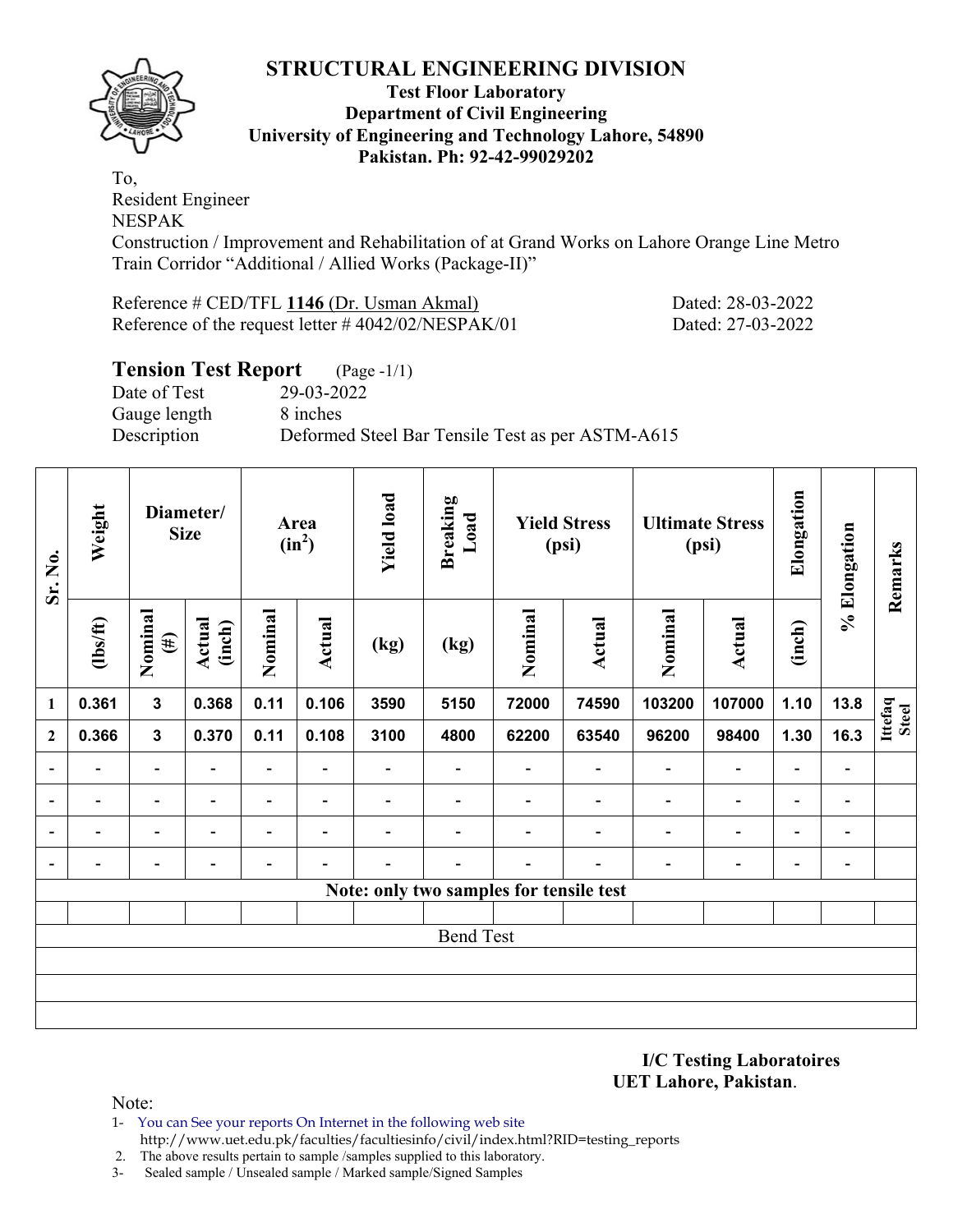

#### **Test Floor Laboratory Department of Civil Engineering University of Engineering and Technology Lahore, 54890 Pakistan. Ph: 92-42-99029202**

To, Project Manager CCECC-MATRACON-HABIB Joint Venture Re-Construction & Up-gradation of Main Runway (18L/36R) at Allama Iqbal International Airport (AIIAP), Lahore (Batala Steel)

Reference # CED/TFL **1147** (Dr. Usmamn Akmal) Dated: 28-03-2022 Reference of the request letter # AIIAP/CCECC-MATRACON-HABIB Jv/2021/942 Dated: 28-03-2022

**Tension Test Report** (Page -1/1)

Date of Test 29-03-2022

Gauge length 8 inches

Description Deformed Steel Bar Tensile and Bend Test as per ASTM-A615

| Sr. No.                                             | Weight                                              |                | <b>Yield load</b><br><b>Breaking</b><br>Diameter/<br>Load<br><b>Yield Stress</b><br>Area<br><b>Size</b><br>$(in^2)$<br>(psi)<br>(mm) |         |               |      | <b>Ultimate Stress</b><br>(psi) | Elongation | % Elongation   | Heat No.                                                         |               |                |                |     |
|-----------------------------------------------------|-----------------------------------------------------|----------------|--------------------------------------------------------------------------------------------------------------------------------------|---------|---------------|------|---------------------------------|------------|----------------|------------------------------------------------------------------|---------------|----------------|----------------|-----|
|                                                     | $\frac{2}{10}$                                      | Nominal        | Actual                                                                                                                               | Nominal | <b>Actual</b> | (kg) | (kg)                            | Nominal    | Actual         | Nominal                                                          | <b>Actual</b> | (inch)         |                |     |
| 1                                                   | 0.444                                               | 10             | 10.35                                                                                                                                | 0.12    | 0.131         |      | 7590                            |            |                | 139441                                                           | 128200        | 0.60           | 7.5            | 679 |
| $\boldsymbol{2}$                                    | 0.446                                               | 10             | 10.37                                                                                                                                | 0.12    | 0.131         |      | 8120                            |            |                | 149178                                                           | 136600        | 0.60           | 7.5            | 691 |
|                                                     |                                                     |                |                                                                                                                                      |         |               |      |                                 |            | ۰              |                                                                  |               |                | $\blacksquare$ |     |
|                                                     |                                                     | ۰              |                                                                                                                                      | ۰.      |               |      | $\blacksquare$                  |            | $\blacksquare$ | $\blacksquare$                                                   |               |                | $\blacksquare$ |     |
|                                                     | $\blacksquare$                                      | $\blacksquare$ |                                                                                                                                      | ۰       |               |      |                                 |            | Ξ.             | $\blacksquare$                                                   | ۰             | $\blacksquare$ | $\blacksquare$ |     |
|                                                     |                                                     |                |                                                                                                                                      |         |               |      |                                 |            | $\blacksquare$ |                                                                  |               |                |                |     |
|                                                     |                                                     |                |                                                                                                                                      |         |               |      |                                 |            |                | Note: only two samples for tensile and two samples for bend test |               |                |                |     |
|                                                     |                                                     |                |                                                                                                                                      |         |               |      |                                 |            |                |                                                                  |               |                |                |     |
|                                                     | <b>Bend Test</b>                                    |                |                                                                                                                                      |         |               |      |                                 |            |                |                                                                  |               |                |                |     |
| 10mm Dia Bar Bend Test Through 180° is Satisfactory |                                                     |                |                                                                                                                                      |         |               |      |                                 |            |                |                                                                  |               |                |                |     |
|                                                     | 10mm Dia Bar Bend Test Through 180° is Satisfactory |                |                                                                                                                                      |         |               |      |                                 |            |                |                                                                  |               |                |                |     |
|                                                     |                                                     |                |                                                                                                                                      |         |               |      |                                 |            |                |                                                                  |               |                |                |     |

**I/C Testing Laboratoires UET Lahore, Pakistan**.

- 1- You can See your reports On Internet in the following web site http://www.uet.edu.pk/faculties/facultiesinfo/civil/index.html?RID=testing\_reports
- 2. The above results pertain to sample /samples supplied to this laboratory.
- 
- 3- Sealed sample / Unsealed sample / Marked sample/Signed Samples